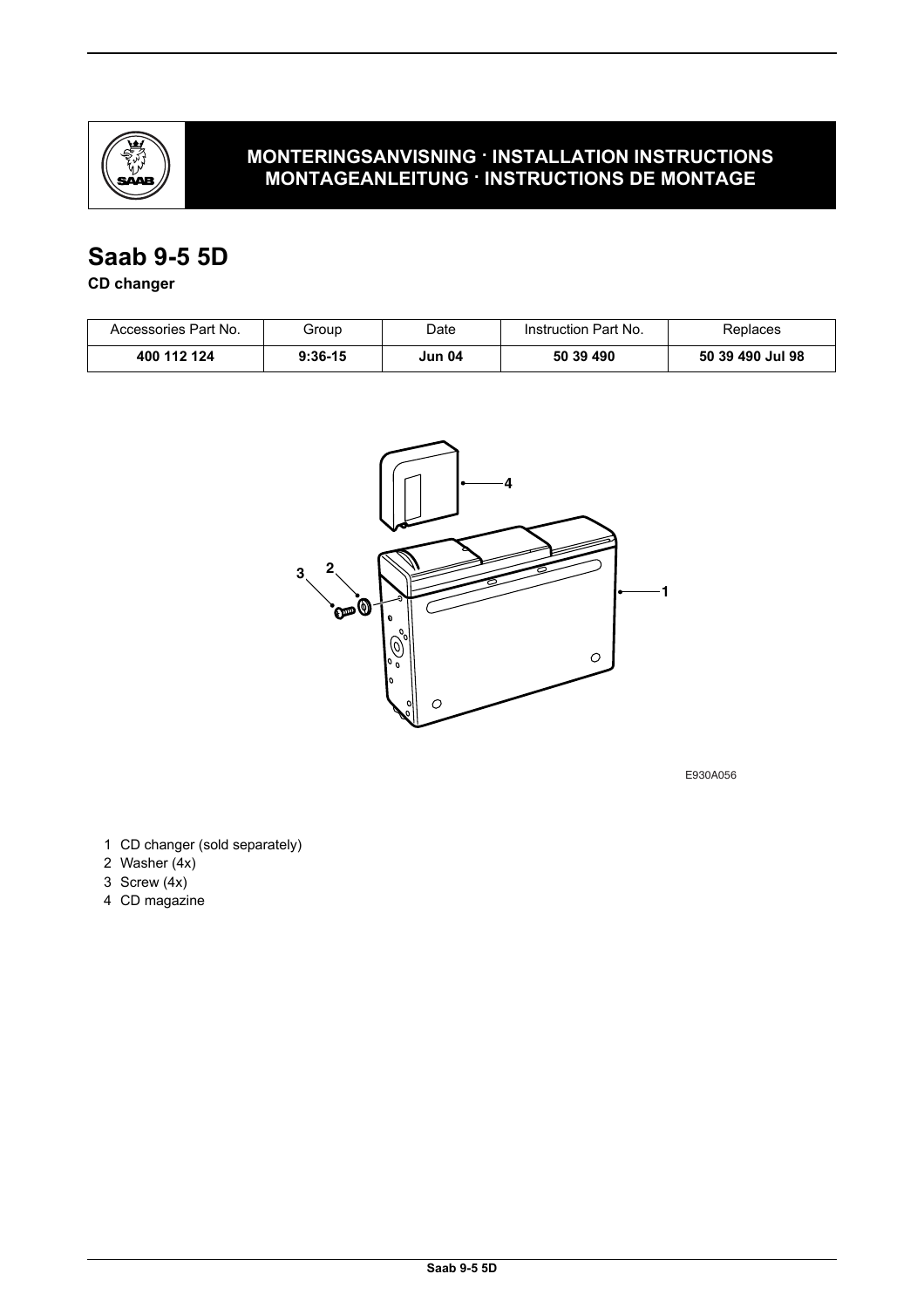

- 1 Tip the rear seat's left-hand backrest forward and remove the cover between the backrest and left-hand rear door.
- 2 Lift out the concealing panel.
- 3 Remove the left-hand storage compartment in the floor.
- 4 Detach the rear roof covering and unplug the connectors for the lighting.
- 5 Remove the left-hand D-pillar trim and the lefthand concealing panel support (3 screws).
- 6 Remove the four screws at the top of the lefthand side trim and lift out the trim.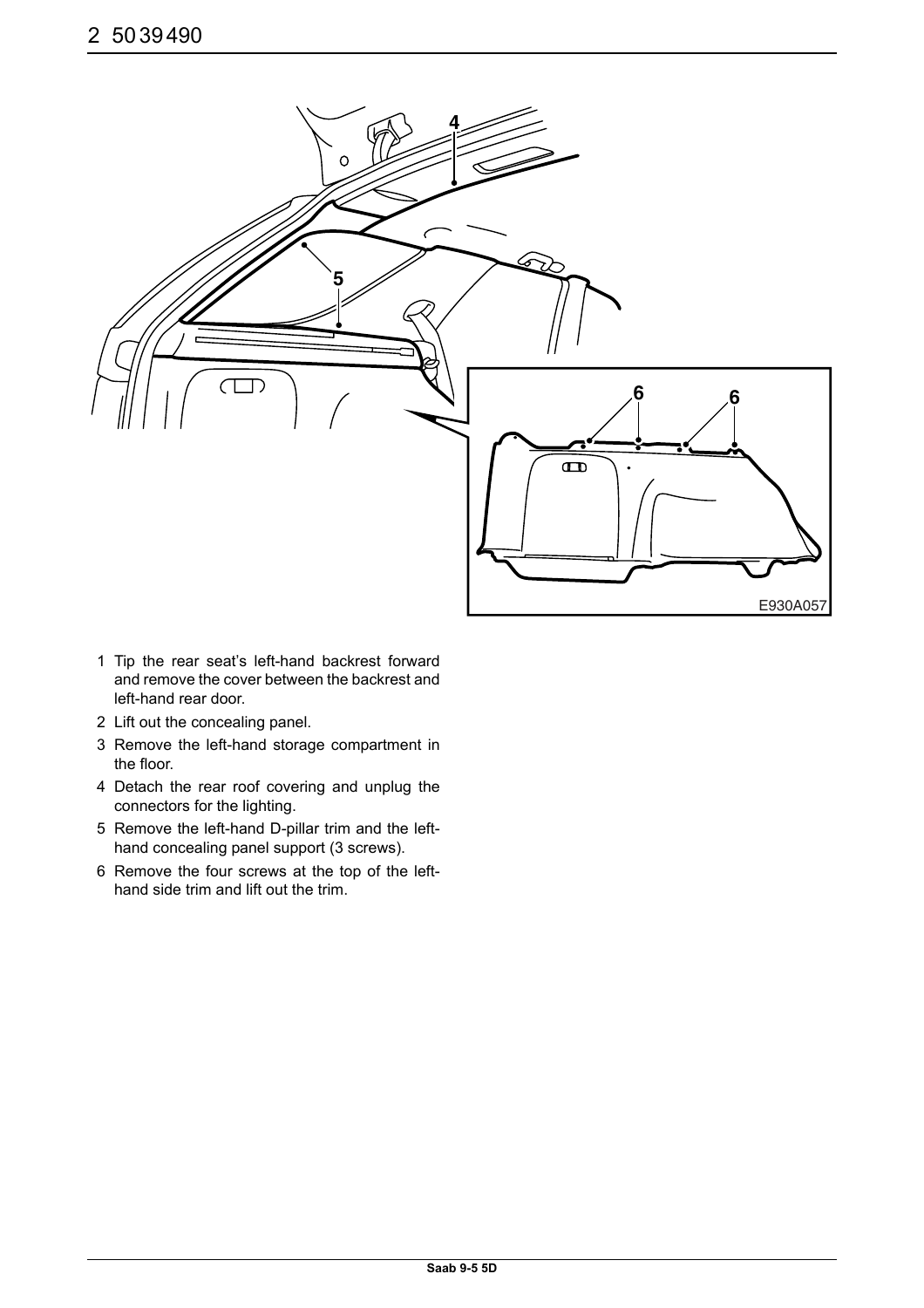

For operation of the CD changer, see the Owner's Manual.

- 7 Make a hole for the wiring in the side trim's storage compartment as marked on the rear of the trim. Also drill holes with a 4 mm drill bit for the CD changer's mounting screws as marked on the rear.
- 8 Undo and remove the 4 transport screws (2 coloured red on each short side) and place them in a small plastic bag which can be handed to the customer. Check that both mounting position screws (1 on each side) are in the vertical position (V).
- 9 Mount the CD changer in the side trim's storage compartment using the screws and washers supplied. Connect the CD changer.
- 10 Fit the CD magazine.
- 11 Connect the diagnostics tool, select Audio System and the "Programming"menu. "Marry" the CD changer to the car. This is a condition for proper operation of the CD changer.

#### **Important**

If the CD changer is to be removed from the car and refitted in the same car, the diagnostics tool must be connected and the CD changer "divorced" from the car via Audio System and the "Programming"menu.

The CD changer must be divorced while connected to the car it was married to.